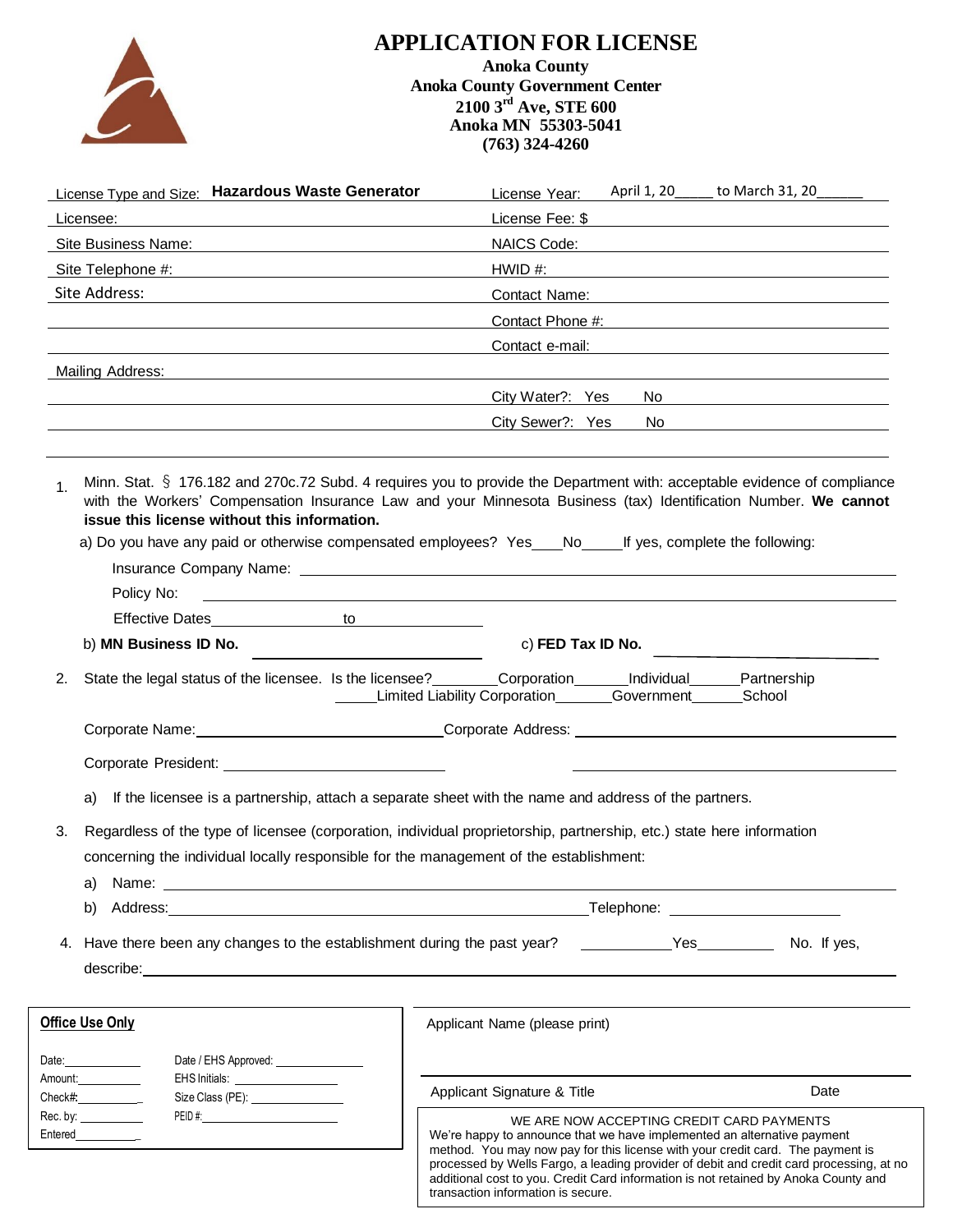

Hazardous Waste Generator Disclosure & Management Plan Continuation Sheet

Anoka County Public Health & Environmental Services Dept. 2100 3rd Avenue Suite 600 Anoka, MN 55303-5041 Phone: (763) 324-4260

| Received by: |                       |  | Date: |  |                                       |  | <b>Approval Date:</b> |  | Size: |                     |  |
|--------------|-----------------------|--|-------|--|---------------------------------------|--|-----------------------|--|-------|---------------------|--|
| Comments:    |                       |  |       |  | Data entry_____ New______ Update_____ |  |                       |  |       |                     |  |
|              | HWID#                 |  |       |  |                                       |  |                       |  |       | or date applied for |  |
| N<br>М       |                       |  |       |  |                                       |  |                       |  |       |                     |  |
|              | <b>Generator Name</b> |  |       |  |                                       |  |                       |  |       |                     |  |

|    | D. HAZARDOUS WASTES: Using one column per waste on the chart below, fill in the applicable information for each Hazardous<br>Waste and/or used oil or used oil contaminated waste produced at this site. Use reverse side if you have additional wastes to be listed. |  |  |  |  |  |  |
|----|-----------------------------------------------------------------------------------------------------------------------------------------------------------------------------------------------------------------------------------------------------------------------|--|--|--|--|--|--|
|    |                                                                                                                                                                                                                                                                       |  |  |  |  |  |  |
| 1. | Hazardous Waste<br>Name/Description                                                                                                                                                                                                                                   |  |  |  |  |  |  |
| 2. | Hazardous Waste Process/Activity                                                                                                                                                                                                                                      |  |  |  |  |  |  |
| 3. | <b>Physical State</b>                                                                                                                                                                                                                                                 |  |  |  |  |  |  |
| 4. | 4-Digit Hazardous Waste Code(s)                                                                                                                                                                                                                                       |  |  |  |  |  |  |
| 5. | Amount per Year                                                                                                                                                                                                                                                       |  |  |  |  |  |  |
| 6. | Date waste was first generated                                                                                                                                                                                                                                        |  |  |  |  |  |  |
| 7. | Is this waste mixed with another<br>waste? (If yes, give name of waste)                                                                                                                                                                                               |  |  |  |  |  |  |
| 8. | Storage described                                                                                                                                                                                                                                                     |  |  |  |  |  |  |
| 9. | Treated or disposed on/off site? If<br>onsite, skip to 17.                                                                                                                                                                                                            |  |  |  |  |  |  |
|    | 10. Frequency of shipments. Specify<br>number/year or yearly interval.                                                                                                                                                                                                |  |  |  |  |  |  |
|    | 11. Transporter name                                                                                                                                                                                                                                                  |  |  |  |  |  |  |
|    | 12. Transporter ID number                                                                                                                                                                                                                                             |  |  |  |  |  |  |
|    | 13. Transfer, storage, disposal facility                                                                                                                                                                                                                              |  |  |  |  |  |  |
|    | 14. Transfer, storage, disposal facility<br>address                                                                                                                                                                                                                   |  |  |  |  |  |  |
|    | 15. Transfer, storage, disposal facility ID<br>number                                                                                                                                                                                                                 |  |  |  |  |  |  |
|    | 16. Transfer, storage, disposal facility<br>waste management method                                                                                                                                                                                                   |  |  |  |  |  |  |
|    | 17. Onsite treatment method                                                                                                                                                                                                                                           |  |  |  |  |  |  |
|    | 18. Sewer treatment works                                                                                                                                                                                                                                             |  |  |  |  |  |  |
|    | 19. Sewer discharge permit #                                                                                                                                                                                                                                          |  |  |  |  |  |  |